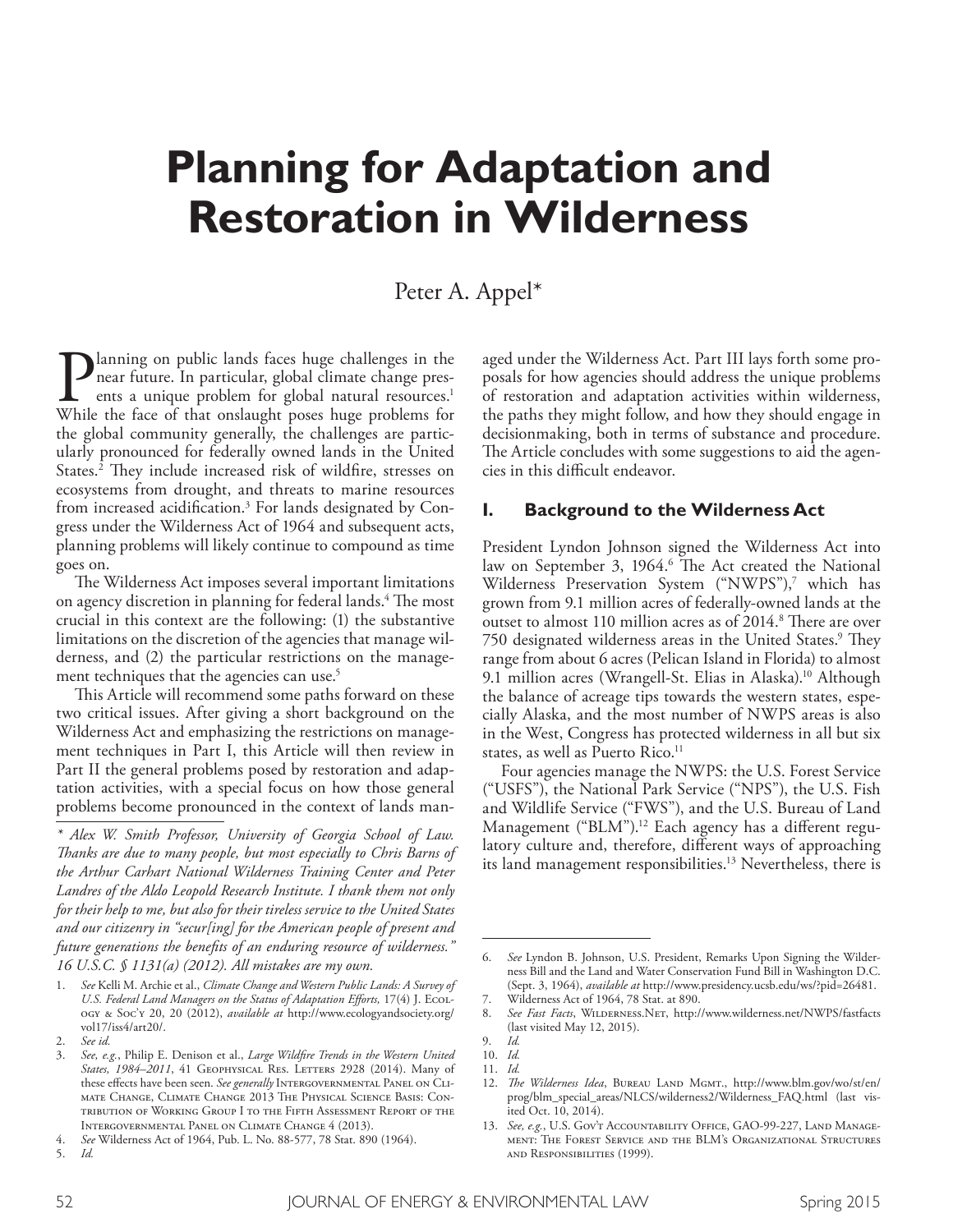only one Wilderness Act that governs all of the agencies with responsibility over these areas. 14

Several provisions of the Wilderness Act directly afect the planning processes of the federal agencies in terms of substantive outcomes. The first three provisions come from section 2(a) of the Wilderness Act. First, it establishes as a matter of policy that "it is hereby declared to be the policy of the Congress to secure for the American people of present and future generations the benefts of an enduring resource of wilderness."15 Second, it provides that

[f]or this purpose there is hereby established a National Wilderness Preservation System to be composed of federally owned areas designated by Congress as "wilderness areas", and these shall be administered for the use and enjoyment of the American people in such manner as will leave them unimpaired for future use as wilderness, and so as to provide for the protection of these areas, the preservation of their wilderness character, and for the gathering and dissemination of information regarding their use and enjoyment as wilderness. 16

Third, the Act mandates that "no Federal lands shall be designated as 'wilderness areas' except as provided for in this Act or by a subsequent Act,"<sup>17</sup> meaning that only Congress can designate an area as wilderness. Although not directly related to restoration and adaptation activities specifcally related to wilderness areas, as described below, this subsection will nevertheless factor into the analysis.

The second relevant subsection is section  $2(c)$  of the Act, which defnes "wilderness" for purposes of the Act. 18 As Doug Scott has posited,<sup>19</sup> this definition contains two components: (1) an ideal vision for wilderness and (2) a more practical definition. The first part of the definition, contained in the frst phrase of section 2(c), states that a wilderness area is "an area untrammeled by man, where man himself is a visitor that does not remain."<sup>20</sup> This language is probably the most poetic in the U.S. Code, and certainly the most poetic in a section defining a term in the Code. The second part of the defnition is the practical one. 21 In that part, Congress declared that:

An area of wilderness is further defned to mean in this Act an area of undeveloped Federal land retaining its primeval character and infuence, without permanent improvements or human habitation, which is *protected and managed* so as to preserve its natural conditions and which (1) generally appears to have been afected primarily by the forces of nature, with the imprint of man's work substantially unnoticeable; (2) has outstanding opportunities for solitude or a primitive and unconfned type of recreation; (3) has at least five thousand acres of land or is of sufficient size as to make practicable its preservation and use in an unimpaired condition; and (4) may also contain ecological, geological, or other features of scientifc, educational, scenic, or historical value. 22

As Scott notes, the choice of the word "untrammeled" is unusual but deliberate. 23 With these two components, Congress not only set forth its vision for how wilderness areas would eventually look, but also provided general guidelines for what kinds of areas of federal lands it would designate as wilderness. 24

Like section  $2(a)$ , section  $4(b)$  of the Wilderness Act dictates:

Except as otherwise provided in this Act, each agency administering any area designated as wilderness shall be responsible for preserving the *wilderness character* of the area and shall so administer such area for such other purposes for which it may have been established as also to preserve its *wilderness character*. Except as otherwise provided in this Act, wilderness areas shall be devoted to the public purposes of recreational, scenic, scientifc, educational, conservation, and historical use. 25

Nowhere, however, does the Wilderness Act defne the term "wilderness character."

Nevertheless, the agencies, led by personnel from the Aldo Leopold Wilderness Research Institute and the Arthur Carhart National Wilderness Training Center, attempted to defne "wilderness character" in a report entitled *Keeping*  It Wild.<sup>26</sup> This report identified four qualities of wilderness, each of which came from the language of the Wilderness Act, and attempted to attach some additional content and definition to these terms. The qualities of wilderness that the

<sup>14.</sup> Wilderness Stewardship: Concepts and Principles, WILDERNESS.NET (Sept. 28, 2014), http://www.wildernesswatch.org/issues/stewardship.html.

<sup>15.</sup> 16 U.S.C. § 1131(a) (2012).

<sup>16.</sup> *Id.*  17. *Id.*

<sup>18.</sup> 16 U.S.C. § 1131(c).

<sup>19.</sup> Douglas W. Scott, *"Untrammeled," "Wilderness Character," and the Challenges of Wilderness Preservation*, 2001 Wild Earth 72, 72 (Fall/Winter 2001–2002).

<sup>20.</sup> 16 U.S.C. § 1131(c).

<sup>21.</sup> Scott, *supra* note 19, at 75.

<sup>22.</sup> 16 U.S.C. § 1131(c) (emphasis added).

<sup>23.</sup> As Scott comments: "Current dictionary descriptions of the word *untrammeled* include 'unrestrained,' 'unrestricted,' 'unimpeded,' 'unencumbered,' 'unconfned,' 'unlimited.' At the command of the Wilderness Act, we preserve wilderness character—by defnition—by leaving 'the earth and its community of life untrammeled by man.'" Scott, *supra* note 19, at 74–75.

<sup>24.</sup> *Id.* at 74. In particular, Scott notes that Congress has consistently what he dubs as the "'purity' concept," which he claims would "have distorted the intent of the Wilderness Act, perverted its defnition, and threatened—had it become accepted—to circumscribe the end of lands deemed qualifed for designation." *Id.* Of course, under section 2(a), Congress can designate any area of federal lands it wishes to. For example, although the more practical part of the defnition states that a wilderness area should generally consist of 5000 acres, Congress has designated many areas of federal lands, especially in the East, that have fewer than 5000 acres.

<sup>25.</sup> 16 U.S.C. § 1133(b) (2012) (emphasis added); *see also id.* § 1131(a) (establishing "wilderness character" as a national policy goal).

<sup>26.</sup> *See generally* Peter Landres et al., Keeping It Wild: An Interagency STRATEGY TO MONITOR TRENDS IN WILDERNESS CHARACTER ACROSS THE NAtional Wilderness Preservation System (2008).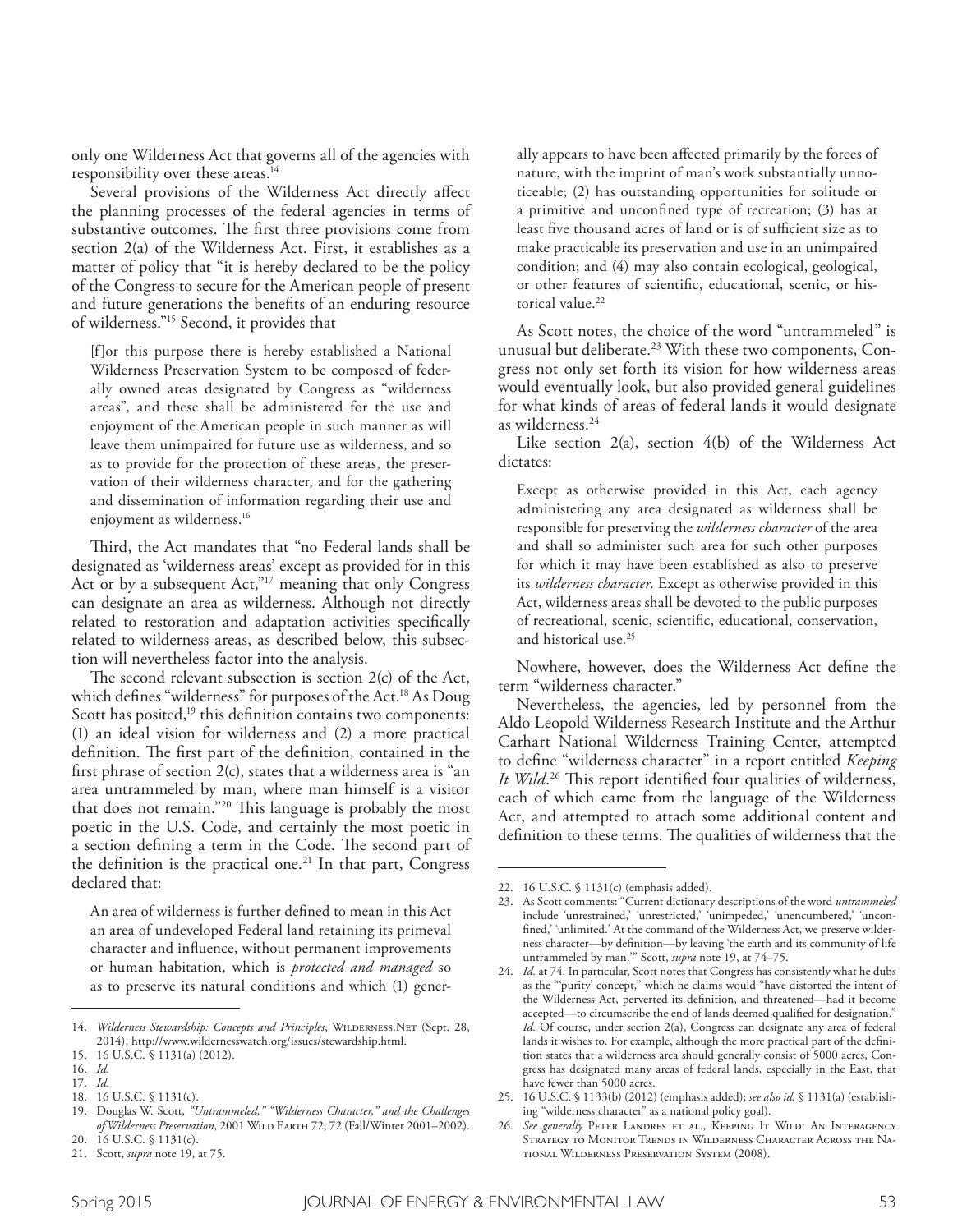team identifed are the following: (1) untrammeled, (2) natural, (3) undeveloped, and (4) ones that provide for solitude or a primitive or unconfned type of recreation. 27 More recently, the agencies have added a ffth consideration: other features of value. 28

In addition to providing four additional qualities of wilderness of which the agencies should be mindful, *Keeping It Wild* intended to provide metrics for the agencies to measure how they performed against each of these criteria. 29 Despite the report's systematic approach, the authors recognized that the agencies would face tradeofs between the diferent qualities of wilderness in their attempt to preserve overall wilderness character. 30 For example, the elimination of non-native invasive plant species might advance the quality of naturalness but could constitute a trammeling of the land because it would be a human manipulation of the area. 31 "Because of this complexity, preserving wilderness character requires that managers approach wilderness stewardship with humility, respect, and restraint."32

As a result, the agencies have tried to adhere to this approach to evaluate their actions within wilderness. 33 Nevertheless, courts have not reviewed any agency decision evaluated under this particular decision matrix. It remains to be seen, therefore, how the legal system will ultimately greet this means of evaluating whether the land managers have met their obligation to preserve wilderness character. 34 As will be seen below, the tradeofs inherent in the *Keeping It Wild* approach will have impacts on approaches to planning for restoration and adaptation activities within wilderness.

The Wilderness Act additionally establishes restrictions on the methods that the agencies can use within wilderness areas. 35 Section 4(c) provides the following:

Except as specifcally provided for in this chapter, and subject to existing private rights, there shall be no commercial enterprise and no permanent road within any wilderness area designated by this chapter and, except as necessary to meet minimum requirements for the administration of the area for the purpose of this chapter (including measures required in emergencies involving the health and safety of persons within the area), there shall be no temporary road, no use of motor vehicles, motorized equipment or motorboats, no landing of aircraft, no other form of mechanical transport, and no structure or installation within any such area. 36

Specifcally, the agencies must not allow commercial enterprises or permanent roads (except as provided specifcally by law or for existing private rights) in wilderness areas.<sup>37</sup> The Act also limits other management techniques—such as the use of motor vehicles and motorized equipment—unless those techniques are the minimum requirement necessary for the administration of the wilderness area. 38

Courts have often struggled defning "necessary" for purposes of the Wilderness Act. Notwithstanding the appearance of "necessary" seven times in the Wilderness Act,<sup>39</sup> only three of those uses directly afect the argument in this Article. The first is in the above language of section  $4(c)$  regarding minimum necessary requirements. The second relevant use is in section 4(d)(1) with respect to restoration and adaptation activities, which provides that "such measures may be taken as may be necessary in the control of fre, insects, and diseases, subject to such conditions as the Secretary deems desirable." 40 Section 4(d)(5) of the Act establishes the fnal relevant use, providing that "[c]ommercial services may be performed within the wilderness areas designated by this [Act] to the extent necessary for activities which are proper for realizing the recreational or other wilderness purposes of the areas." 41

Although courts have interpreted the term "necessary" in each of these contexts, these decisions may not provide much direction going forward regarding land planning projects in these areas. For example, in *Wilderness Watch v. Mainella*, 42 the U.S. Court of Appeals for the Eleventh Circuit held that an NPS program, which provided motorized transportation through wilderness to day visitors, did not meet the minimum necessary requirements for the administration of Cumberland Island.<sup>43</sup> This case involved providing motorized transportation for visitors but not the use of motorized equipment or motor vehicles to advance more direct NPS management decisions. 44 Indeed, the court held that the use of the ffteen passenger vans would impair the wilderness experience "for visitors they happen[ed] to pass (more so than would be the case upon meeting a lone park ranger in a jeep)." 45

Courts have similarly narrowly construed "necessary" to mean necessary within the confnes of the wilderness area

45. *Id.* at 1093.

<sup>27.</sup> *Id.* at 7–8.

<sup>28.</sup> BLM adopted this as policy in its manual, using slightly diferent language. *See*  BLM Manual, Release 6-136, § 6340, ¶ 1.6(A)(2)(c)(v) (July 13, 2012). A research paper from NPS also discusses this quality. Peter Landres et al., *Using Wilderness Character to Improve Wilderness Stewardship*, 28 Park Sci. 44, 45 (Winter 2011–12), *available at* http://www.nature.nps.gov/ParkScience/index. cfm?ArticleID=540&Page=1; *see also* Nat'l Park Serv., U.S. Dep't of the interior, Keeping It Wild in the National Park Service: A User Guide to Integrating Wilderness Character Into Park Planning, Management, and Monitoring 31–64 (2014).

<sup>29.</sup> Nat'l Park Serv., *supra* note 28, at 16.

<sup>30.</sup> *Id*. at 46.

<sup>31.</sup> *Id*.

<sup>32.</sup> Landres et al., *supra* note 26, at 9.

<sup>33.</sup> *Id.* at 1.

<sup>34.</sup> For my own views on the jurisprudence that the courts have established interpreting the Wilderness Act, see Peter A. Appel, *Wilderness, the Courts, and*  the Effect of Politics on Judicial Decisionmaking, 35 HARV. ENVTL. L. REV. 276 (2011) [hereinafter Appel, *Wilderness and Judicial Politics*]. *See also* Peter A. Appel, *Wilderness and the Courts*, 29 STAN. ENVTL. L.J. 62 (2010) [hereinafter Appel, *Wilderness and the Courts*].

<sup>36.</sup> *Id.*

<sup>37.</sup> *Id.*

<sup>38.</sup> *Id*.

<sup>39.</sup> *Id*. §§ 1132(b), 1133(c), (d)(1), (d)(3)–(5), 1134(a) (2012).

<sup>40.</sup> *Id*. § 1133(d)(1). The full language of this subsection suggests that it applies only to lands managed by the Secretary of Agriculture, i.e., land that the USFS oversees. As Congress has expanded the NWPS and added more lands that the Secretary of the Interior runs—through NPS, FWS, and BLM—it has typically added language extending those provisions specifcally referencing the Secretary of Agriculture to include the Secretary of the Interior.

<sup>41.</sup> *Id*. § 1133(d)(5).

<sup>42.</sup> Wilderness Watch v. Mainella, 375 F.3d 1085 (11th Cir. 2004).

<sup>43.</sup> *Id.* at 1086.

<sup>44.</sup> *Id.* at 1087.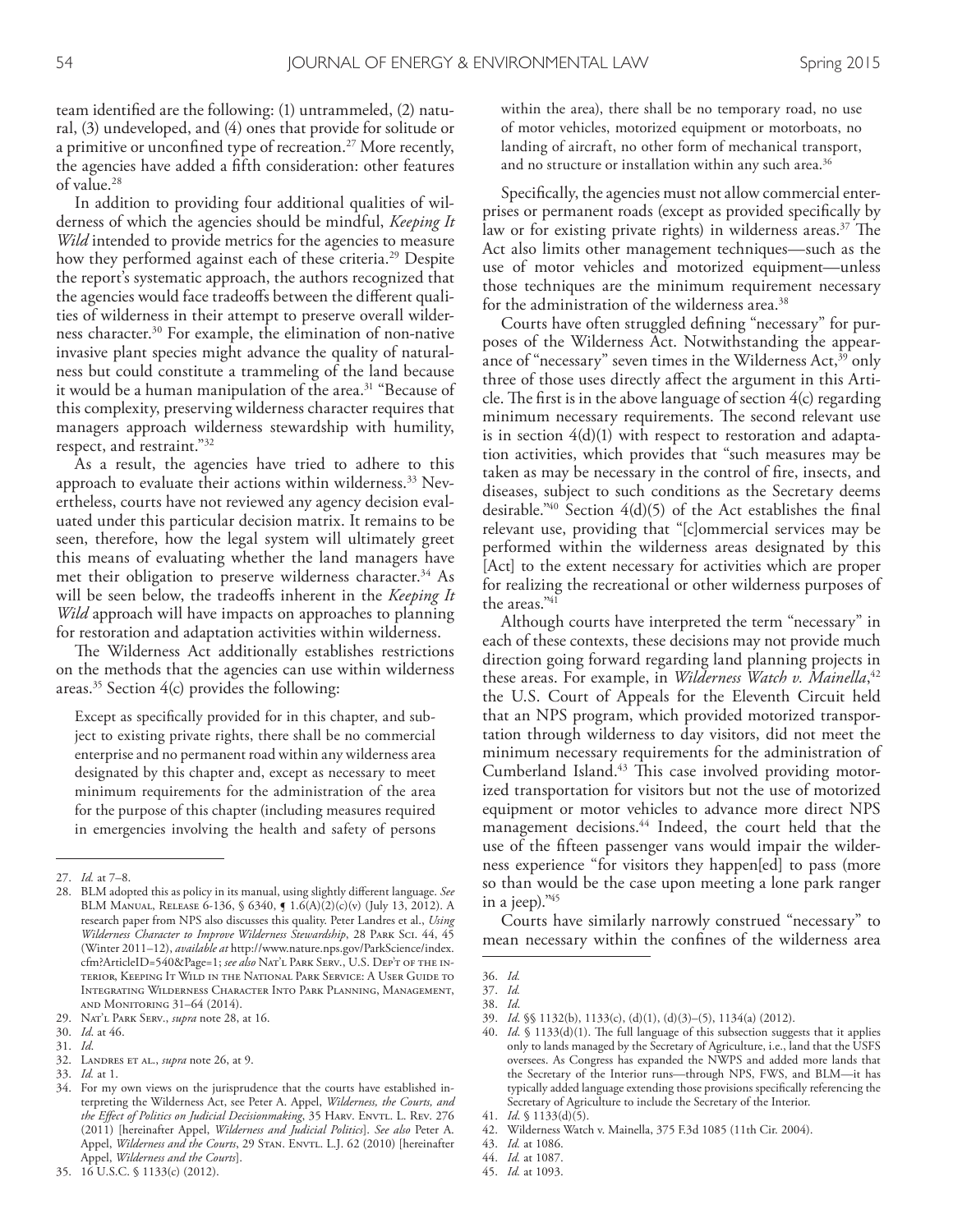and judicially reviewable. In *Sierra Club v. Lyng*, 46 USFS initiated an insect control program, thus implicating an exception embodied in section 4(d)(1). 47 Specifcally under consideration by the district court in a series of cases was a program regarding an infestation of the Southern pine beetle. 48 In the frst decision, the court rejected the USFS's argument that the "as may be necessary" language was so expansive that it provided unreviewable discretion within the agency. 49 Rather, the court held that "[a] fair reading of the Wilderness Act places a burden on the Secretary afrmatively to justify his action under the [] circumstances."<sup>50</sup> The court expressed concern that USFS designed its beetle control program to beneft lands outside of the wilderness areas, not the wilderness areas themselves. 51 As the court stated:

The destruction of many acres of pine trees by chain sawing and chemical spraying accompanied by noise and personnel in a continuing process unlimited in scope, is hardly consonant with preservation and protection of these areas in their natural state. These are delicate, sensitive places where the often mysterious and unpredictable process of nature were to be preserved for the study and enjoyment of mankind. Congress directed that man must treat lightly in these areas, in awe and with respect. Ruthless intrusion in disregard for these values was condemned as a matter of national policy. 52

In the next case, however, the court upheld the beetle control program because USFS had reconsidered its approach to insect eradication *within* wilderness. 53 Specifcally, USFS had adopted a spot control philosophy "confning cutting in the Wilderness Areas to edges contiguous to neighboring property."54 Contrary to its earlier decision, in which it appeared to hold that USFS had little to no discretion about what techniques it could use within wilderness, the court held that

The pertinent section of the statute is therefore most reasonably construed as allowing to the Secretary to use measures that fall short of full efectiveness so long as they are reasonably designed to restrain or limit the threatened spread of beetle infestations from wilderness land onto the neighboring property, to its detriment. 55

Thus, provided that an agency's program focuses primarily on benefts to the wilderness area, the decisions in *Sierra Club v. Lyng* will not pose an impediment.

The exception for "commercial services" in section  $4(d)^{56}$ constitutes the third most relevant exception for restoration and adaption activities within wilderness. Two cases provide a sense of what this exception means. The first involves a fsh stocking program for Tustumena Lake in the Kenai Wilderness, which is a part of the Kenai National Wildlife Refuge in Alaska. 57 In that case, the U.S. Court of Appeals for the Ninth Circuit ("Ninth Circuit") faced a challenge to a project in which a volunteer organization undertook to continue a program originally started as a research project by the State of Alaska. 58 As the project matured, the nonproft organization acquired a special use permit from FWS allowing it to establish a temporary camp in the wilderness area and return native fsh that had been raised in a hatchery outside of the wilderness area.<sup>59</sup> The Ninth Circuit noted that it faced a challenge to

an activity with a benign aim to enhance the catch of fshermen, with little visible detriment to wilderness, under the cooperative banner of a non-proft trade association and state regulators. Surely this fsh-stocking program, whose antecedents were a state run research project, is nothing like building a McDonald's restaurant or a Wal-Mart on the shores of Tustemena Lake. 60

Nevertheless, the Ninth Circuit concluded that this program constituted a forbidden commercial enterprise banned by the Wilderness Act. 61

The second case (or, more precisely, series of cases) more succinctly interprets the defnition of the term "commercial services" in section 4(d) of the Wilderness Act. In *High Sierra Hikers Ass'n v. Blackwell*, 62 the Ninth Circuit reviewed a multi-year special use permit plan in the Ansel Adams and John Muir wilderness areas in California, which allowed commercial guides to use pack animals for the beneft of guests.<sup>63</sup> The Ninth Circuit held that the determination by USFS to allow this commercial enterprise did not, among other defects, comport with the Wilderness Act.<sup>64</sup> Specifically, the Ninth Circuit held that USFS had not examined why the level of the allowed guide services was "necessary" under the term of the Wilderness Act. 65 On remand, the district court found that this management plan still exceeded the terms of the Wilderness Act. 66

The next section of this Article will consider the problems of restoration and adaptation generally and specifcally in the

58. *Wilderness Soc'y*, 353 F.3d at 1056–57.

<sup>46.</sup> Sierra Club v. Lyng (*Lyng II*), 663 F. Supp. 556 (D.D.C. 1987); Sierra Club v. Lyng (*Lyng I*), 662 F. Supp. 40 (D.D.C. 1987).

<sup>47.</sup> *Lyng I*, 662 F. Supp. at 41.

<sup>48.</sup> *Lyng II*, 663 F. Supp. at 556.

<sup>49.</sup> *Lyng I*, 662 F. Supp. at 42–43.

<sup>50.</sup> *Id.* at 43.

<sup>51.</sup> *Id.* ("[T]he Secretary must, when challenged, justify [these actions] by demonstrating they are necessary to efectively control the threatened outside harm that prompts the action being taken.").

<sup>52.</sup> *Id*. It is worth noting that the court's language that wilderness areas are ones in which humans "must treat lightly . . . in awe and with respect," *id.*, is echoed in the *Keeping It Wild* report. *See* LANDRES ET AL., *supra* note 26, at 9 ("[P]reserving wilderness character requires that managers approach wilderness stewardship with humility, respect, and restraint.").

<sup>53.</sup> *Lyng II*, 663 F. Supp. at 557.

<sup>54.</sup> *Id.* at 558.

<sup>55.</sup> *Id.* at 560.

<sup>56.</sup> 16 U.S.C. § 1133(d)(5) (2012).

<sup>57.</sup> Wilderness Soc'y v. U.S. Fish & Wildlife Serv., 353 F.3d 1051 (9th Cir. 2003) (en banc). For a longer discussion of this case, see John Copeland Nagle, *Te Spiritual Values of Wilderness*, 35 Envtl. L. 955 (2005).

<sup>59.</sup> *Id.* at 1058.

<sup>60.</sup> *Id.* at 1062.

<sup>61.</sup> *Id.* at 1064–65 ("The primary effect of the [project] is to aid commercial enterprise of fishermen."). The Ninth Circuit did not reach the argument that the project restored a natural resource within the wilderness area, having found that the project violated the ban on commercial enterprises. *Id.* at n.18.

<sup>62.</sup> High Sierra Hikers Ass'n v. Blackwell, 390 F.3d 630 (9th Cir. 2004).

<sup>63.</sup> *Id.* at 636.

<sup>64.</sup> *Id.* at 648.

<sup>65.</sup> *Id.* at 647.

<sup>66.</sup> High Sierra Hikers Ass'n v. Weingardt, 521 F. Supp. 2d 1065, 1090–91 (N.D. Cal. 2007).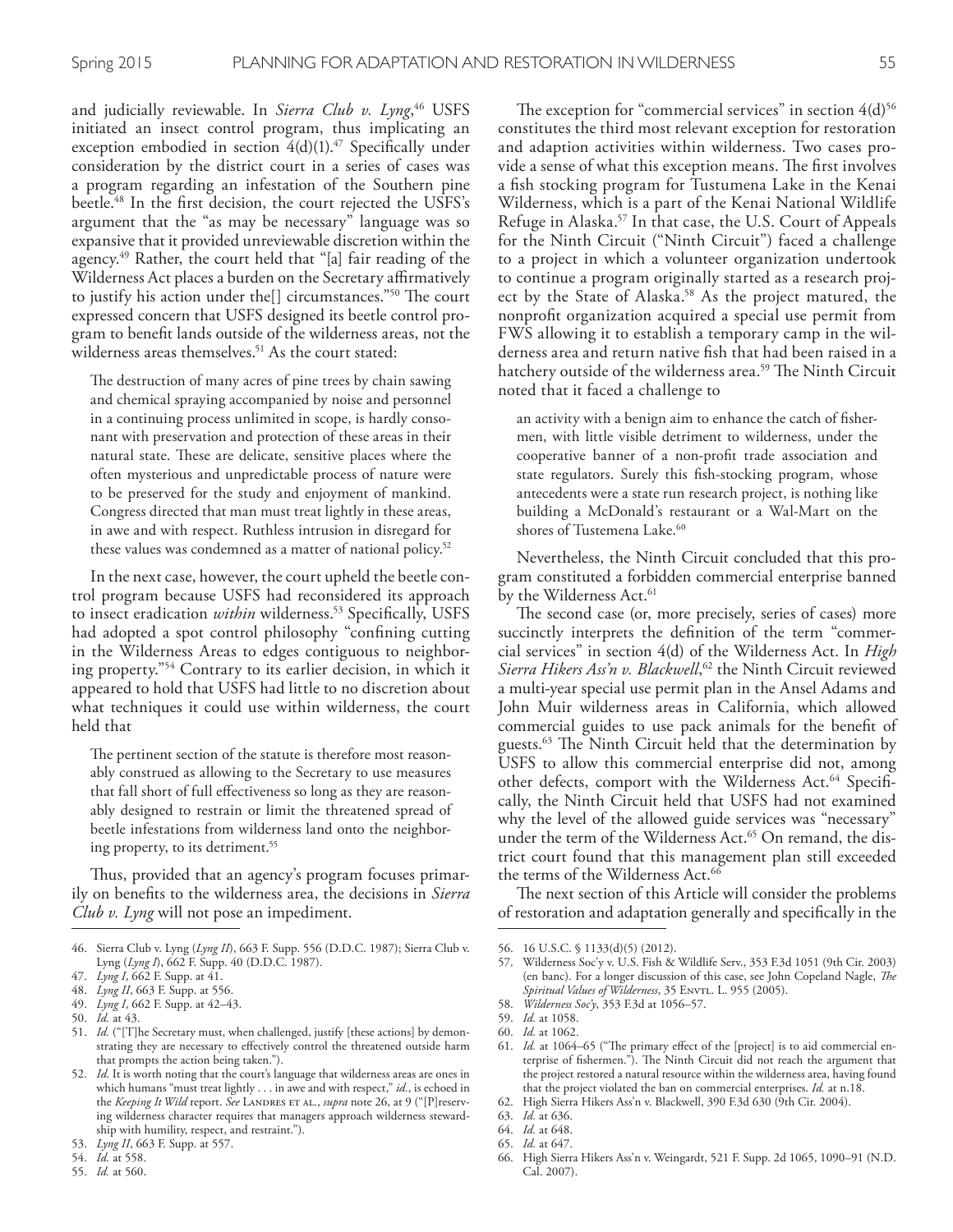context of wilderness. It will evaluate the challenges that the agencies face in the general context of land management and in the particular context of wilderness. Although the above court decisions provide the agencies with some direction and guidance, they may not prove instructive about more proactive and more pro-wilderness decisions in the future. In particular, the agencies will face trade-ofs with the diferent qualities of wilderness as they have outlined them, and, as has been shown above, courts may ultimately disagree with their assessments.

### **II. Restoration and Adaptation: Generally and Within Wilderness**

The challenges of restoration and adaptation for natural lands are ones that have bedeviled land managers for decades. These challenges become more pronounced in the context of wilderness because of the statutory and judicial management restrictions but also because of the congressional demand that the agencies maintain "wilderness character." Although the *Keeping It Wild* report constructs a means for the agencies to evaluate their actions, it does not by any means solve all problems for all wilderness areas. Case law will provide information, if not direction, for what precisely the agencies must do in wilderness areas in the future.

#### *A. Restoration and Adaptation Generally*

Regardless of where restoration or adaptation activities proceed, these activities raise several questions for the federal agencies. These include (1) the scale of the restoration/adaptation activity, (2) the baseline against which to measure success (or failure) of the project, (3) the purpose of the restoration/adaptation activity, (4) how the program will incorporate future risks and uncertainty to the area, (5) the risks the particular area faces from the proposed program, and (6) how the agency will monitor success (or failure) of the proposed program.

A recent forest recovery plan, which will be explored in further detail below, serves as a good example of these considerations in the wilderness context. USFS created the Four Forest Recovery Initiative ("4FRI") for forests in the Southwest. As discussed in its Draft Environmental Impact Statement ("DEIS"), $67$  USFS recognized that the current balance of vegetation in these southwestern forests does not represent the historical balance. Specifcally, USFS noted that the ponderosa pine forests under its management did not have the age diversity that a more natural forest would have; it also laid out in detail the desired condition for the forest based on historical patterns. Essentially, small clumps of older ponderosa pines represent the more natural pattern for these forests. 68 USFS proposes using primarily prescribed

fire and mechanical treatment to achieve this goal.<sup>69</sup> Those means may well help USFS to meet its overall goal of reaching natural health for these forests, but they also illustrate a degree of human intervention. Another example from the eastern United States also helps illustrate the problems faced by the agencies. For centuries, the American chestnut formed a central part of the forest canopy and one of the principal hardwood trees found in those forests. 70 Unfortunately, a human-introduced fungus killed most of those trees.<sup>71</sup> Through breeding programs, experts have developed American chestnuts that resist the chestnut blight. 72 Allowing these trees to thrive in eastern forests will return those woodlands to a more historically natural state, but this ultimately shows the efects of human intervention.

As the impacts of global climate change become more pronounced, examination of restoration and adaptation activities will rise to a higher level of consideration. 73 For example, the 4FRI DEIS includes a discussion of the impacts of climate change on the project.<sup>74</sup> The rapidly moving dynamic that climate change will have on various ecosystems will necessarily also afect planning for wilderness areas, as discussed in the next subsection.

#### *B. Restoration and Adaptation in Wilderness*

The Wilderness Act itself does not contemplate restoration activities, let alone adaptation activities. The Wilderness Act turned ffty in 2014, and the drafters and promoters of the original Wilderness Act did not contemplate some of the simplest problems now facing wilderness. For example, these leaders had no idea that bicyclists would want to take advantage of the wilderness experience. Every agency has since defned bicycles as mechanical transport, and therefore banned by the Act; but in 1964 mountain bikes did not exist, so the idea that someone would want to take a bicycle into a wilderness area would seem preposterous. 75 Similarly, the drafters and supporters of the Wilderness Act had no position on whether the law would allow wheelchairs in wilderness areas or not, probably because they did not think that people who needed wheelchairs could enter wilderness areas. 76 Congress subsequently clarified its position on the wheelchair issue,<sup>77</sup> but it

<sup>67.</sup> U.S. Forest Serv., Dep't of Agric., Draft Environmental Impact Statement for the Four Forest Restoration Initiative (2013), *available at* https://fs.usda.gov/Internet/FSE\_DOCUMENTS/stelprdb5410988.pdf [hereinafter 4FRI DEIS].

Id. at 11 ("Overall, the desired condition is to reestablish non-forested openings that have been invaded by ponderosa pine since fre exclusion and recon-

fgure the forests toward their natural spatial pattern.").

<sup>69.</sup> *Id.* at 80–87.

<sup>70.</sup> *History of the American Chestnut Foundation*, Am. CHESTNUT FOUND., http:// www.acf.org/history.php (last visited Nov. 3, 2014).

<sup>71.</sup> *Id.* 72. *Id.*

<sup>73.</sup> Brian Lavendel, *Ecological Restoration in the Face of Global Climate Change: Obstacles and Initiatives*, 21 Ecological Restoration 199 (Nov. 3, 2003), *available at* http://www.globalrestorationnetwork.org/wp-content/ uploads/2007/05/ecological-restoration-in-the-face-of-global-climatechange.pdf. Lavendel referenced a particular study that noted "while many species of plants and animals remained stable in terms of the phenology, distribution, and abundance, many others experienced dramatic changes." *Id*. For example, some species showed advanced spring events, while others showed delayed spring events. *Id.*

<sup>74.</sup> 4FRI DEIS, *supra* note 67, at 321–22.

<sup>75.</sup> For a lengthy discussion about the issue of bicycles in wilderness area, see Appel, *Wilderness and the Courts*, *supra* note 34, at 87 n.85.

<sup>76.</sup> *Id*. at 86–87.

<sup>77.</sup> 42 U.S.C. § 12207(c)(1) (2012); *see also* Appel, *Wilderness and the Courts*, *supra* note 34, at 87 n.84.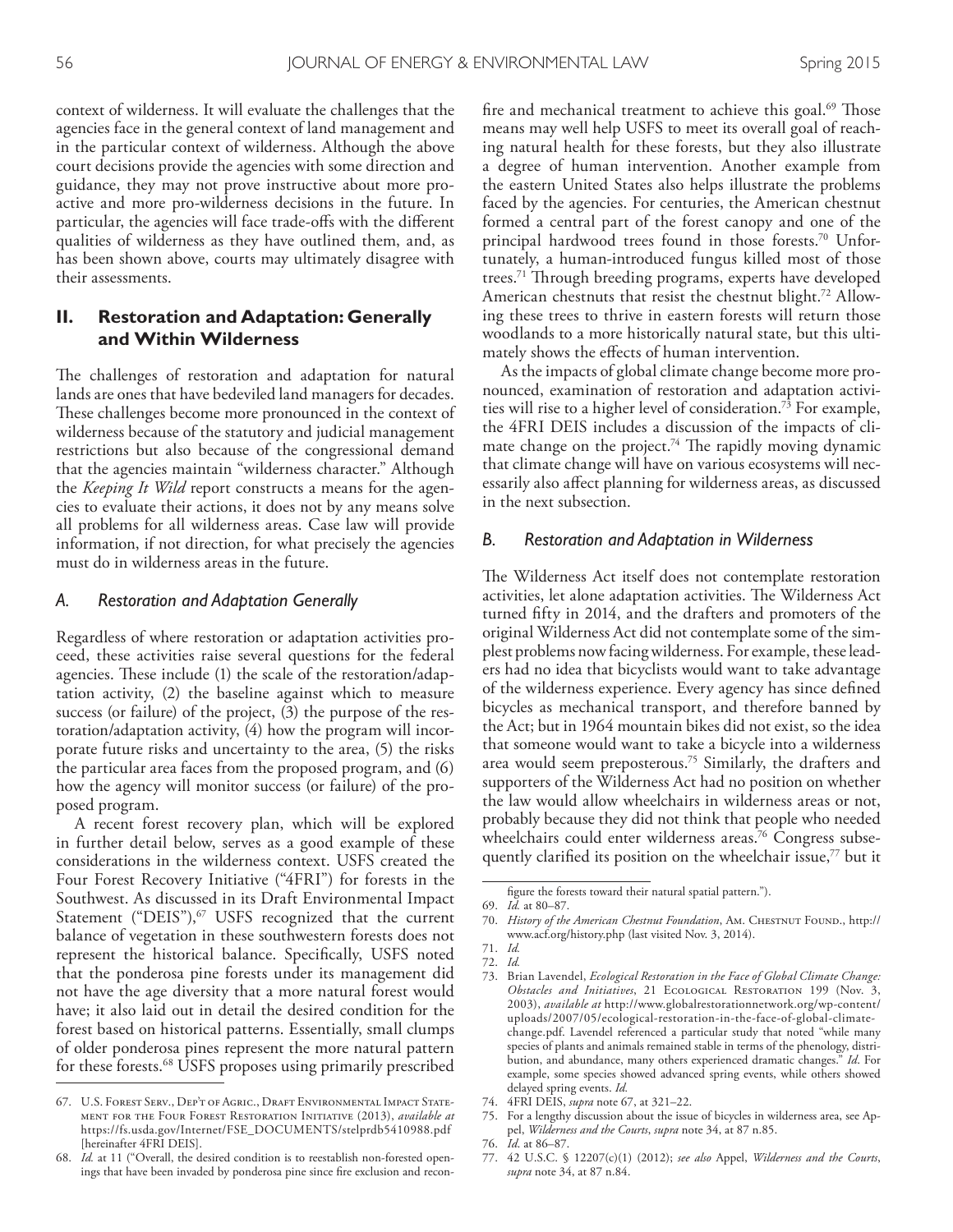illustrates that the Wilderness Act does not anticipate every possible—indeed, simple—problem that could arise within wilderness areas.

If the Wilderness Act does not contemplate seemingly straightforward issues like these, it stretches the imagination to think that it accommodates complicated problems like restoration and adaptation. In fact, the drafters of the Wilderness Act probably did not actually think about restoration activities. 78 Indeed, most of the agencies (and some wilderness advocates) believed that areas showing extensive past human impacts did not qualify for inclusion in the NWPS; some other form of protection might be appropriate, but not the full force of the Wilderness Act itself. 79 Those holding this view did not necessarily operate in bad faith; they simply debated diferent views of what wilderness designation means.

With the adoption of the Eastern Wilderness Areas Act,<sup>80</sup> Congress made clear its determination that the same provisions will govern wilderness areas in the East as they do in the West. These newly designated areas, nevertheless, pose difficult and myriad management and planning problems for the agencies because they contain more evidence of human impact. The considerations discussed above—e.g., determining the baseline—have been more pronounced in newer wilderness areas. 81 Some restoration activities, whether they occur in older or newer areas, pose similar planning problems to those discussed in the previous subsection. 82 Again, for example, determining a baseline against which to measure a newer wilderness area requires the agency to determine the end state it seeks to achieve. 83

For many restoration activities that the agencies undertake, this question is relatively simple, although it still requires heightened consideration in wilderness areas. Routine, low-level restoration might include reseeding a preexisting road; removal of non-native, invasive plant species and replacing them with native species; and the removal of pre-existing human structures. In the wilderness context, the means of achieving these management ends also fall under scrutiny. These questions include, for example, whether the agency may use motorized equipment or motor vehicles (which would have to constitute the minimum necessary requirements for the administration of the wilderness area).

83. *Id.* at 10.

Monitoring these activities under the framework established in *Keeping It Wild* presents a means of measuring impact, but, as mentioned above, that matrix does not dictate results and has not yet been tested before courts.

In addition to the *Keeping It Wild* framework, the modules that the interagency institutes have created to evaluate actions within wilderness have ultimately proven efective for smaller restoration projects. 84 In fact, the interagency institutes have assembled specifc toolboxes for how to handle restoration activities within wilderness. 85 Nevertheless, that set of tools make explicit that it does not function as guidelines for large-scale restoration projects. As one report included in the agency toolbox puts it:

Large-scale ecosystem restoration is a complex topic. Philosophical questions could be raised about such large-scale restoration in wilderness, where it might be regarded as a form of manipulation or "trammeling." Many large-scale applications need to be designed to meet regulations and engineering specifcations that this guide does not address. 86

Obviously, this question afects one of the important questions about restoration laid out above, namely the scale of the project.

The wilderness setting thus constricts how agencies approach restoration questions, with indeterminate results. Take, for example, the 4FRI case study discussed above. The preferred program (indeed, all of the alternatives under consideration), excluded all wilderness areas from treatment.<sup>87</sup> The DEIS never gives reasons for this particular decision. One reason might be that the wilderness areas within the overall area targeted by the DEIS did not contain the mix of vegetation subject to treatment. 88 If this is not the case, however, an educated guess would be that USFS simply did not want to deal with the problems attendant with large-scale restoration projects within wilderness, from the philosophical considerations set forth above to the more ground-level management decisions (e.g., whether USFS could use motorized equipment as a minimum necessary requirement or whether the activities fell under the exclusions of section  $4(d)(1)$ ). USFS ultimately remains silent in the DEIS why it excluded the wilderness areas within the overall scope of the project.

Assuming that the latter reason—the educated guess explains USFS's decision, an important conclusion follows. USFS has determined that the desired state for this ecosystem is a ponderosa pine forest with adequate spacing, fewer

<sup>78.</sup> *See* Dennis M. Roth, The Wilderness Movement and the National Forests: 1964–1980 39 (1988).

<sup>79.</sup> *Id*. at 40–45; Doug Scott, The Enduring Wilderness: Protecting Our Natural Heritage Through the Wilderness Act 68–72 (Kristen Foehner et al. eds., 2004); James Morton Turner, The Promise of Wilderness: American Environmental Politics Since 1964 54–65, 84–92 (2012).

<sup>80.</sup> Act of Jan. 3, 1975, Pub L. No. 93-622, 88 Stat. 2096. Tis Act is referred to colloquially as the Eastern Wilderness Areas Act, although, as Roth notes it has sometimes "erroneously been called the 'Eastern Wilderness Act . . . .'" Roth, supra note 78, at 45. The congressionally assigned title of that act appears to have been stripped at some point, which probably explains why the act begins with a section 2, rather than a section 1. *See* Act of Jan. 3, 1975, Pub. L. No. 93-622, 88 Stat. 2096, 2096.

<sup>81.</sup> Nat'l Park Serv., U.S. Dep't of the Interior, Wilderness Stewardship PLAN HANDBOOK: PLANNING TO PRESERVE WILDERNESS CHARACTER 9 (2014), *available at* http://wilderness.nps.gov/RM41/6\_WildernessStewardship/WildernessStewardshipPlanHandbook\_2014.pdf.

<sup>82.</sup> *Id.* at 60.

<sup>84.</sup> *See, e.g.*, *Minimum Requirements Analysis*, Wilderness.Net, http://www.wilderness.net/MRA (last visited Sept. 30, 2014).

<sup>85.</sup> See Restoration Toolbox, WILDERNESS.NET, http://www.wilderness.net/restoration (last visited Sept. 30, 2014).

<sup>86.</sup> Lisa Ferrell et al., Wilderness and Backcountry Site Restoration Guide 2 (2006), *available at* http://www.fs.fed.us/rm/pubs\_other/ rmrs\_2006\_therrell\_l001.pdf; *see also* David N. Cole, *Wilderness Restoration: From Philosophical Questions About Naturalness to Tests of Practical Techniques*, 14 Int'l J. Wilderness 32, 42 (2008) ("[T]his important issue cannot be ignored but . . . it is not clear what path to take. It is time for society to reconsider and/or better articulate the purposes and values of wilderness now that we know more than we did in 1964 about the world and how it is changing.").

<sup>87.</sup> *See* 4FRI DEIS, *supra* note 67, at 11, 285.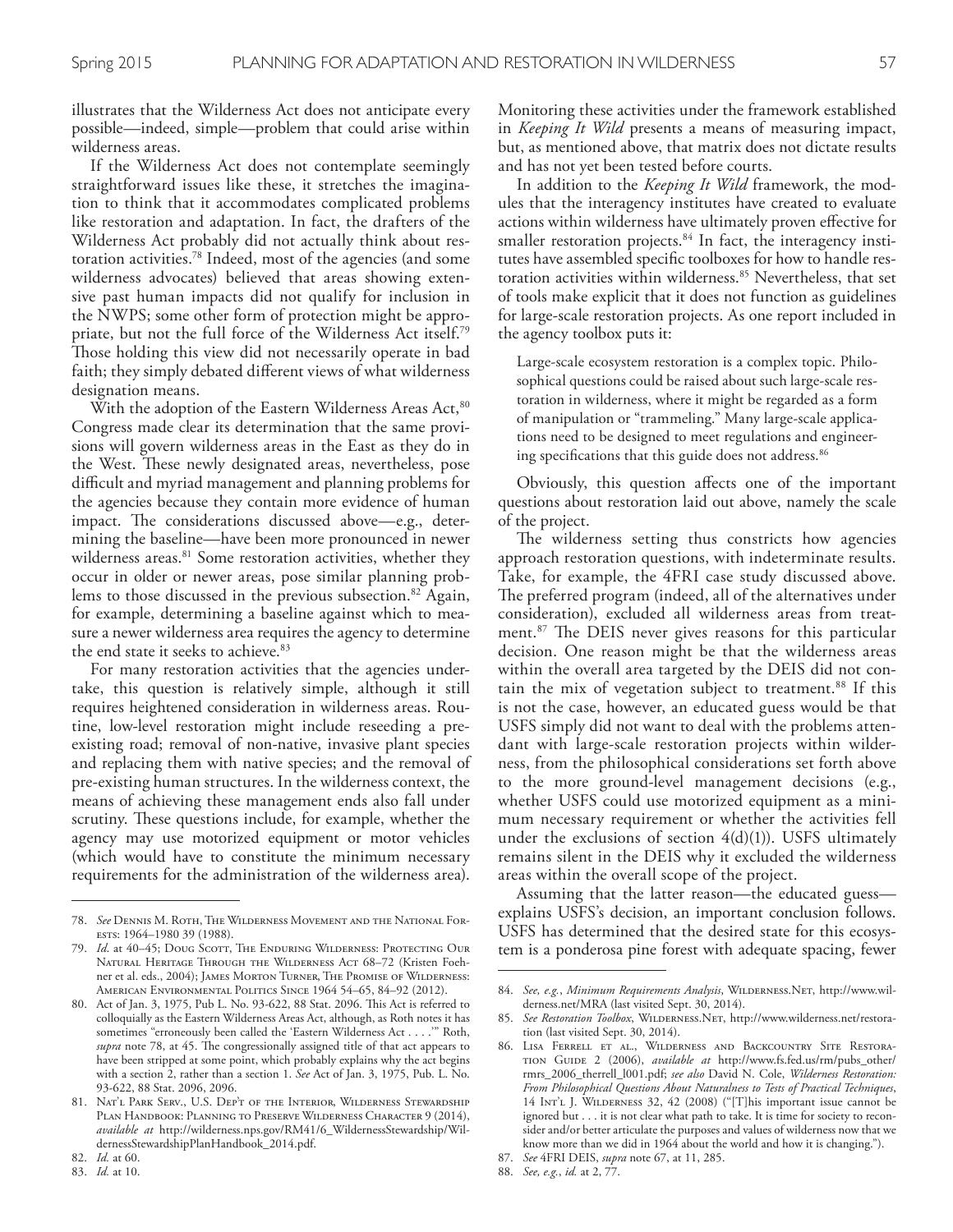trees overall, less underbrush, and more acceptance of fre within the management regime. 89 Should the USFS omit all wilderness areas from consideration for treatment, the results would possibly run against the intent of the Wilderness Act and the definition of wilderness. The Act specifies a desire for the creation of "an enduring resource of wilderness"90 and defnes wilderness as areas "untrammeled by man, where man himself is a visitor who does not remain."91 In *Keeping It Wild*, the interagency team of authors examined the possible trade-ofs of wilderness being untrammeled versus it being natural.<sup>92</sup> They devised no conclusions for how a particular agency facing a particular problem in wilderness should resolve that difficulty.

Another example of planning within wilderness involves the chestnut tree problem in the Eastern United States. For centuries, the American chestnut was a dominant hardwood tree in these forests. 93 A human-introduced blight killed off these trees.<sup>94</sup> Through grafting and other programs, foresters have tried to reintroduce this species part of the historical mix of trees—to recreate the historical mix of forest coverage. 95 What if the agencies proposed to do that in wilderness areas? Would that be trammeling? Would that be unnatural? Would it violate any of the other qualities of wilderness?

Stephenson and Millar have offered a means to put different projects within the wilderness context as a means of evaluating these types of projects. Specifcally, they suggest that restoration and adaptation activities fall into one of four types:

- 1. Restraint (leave it alone—perhaps the default in wilderness);
- 2. Resilience (maintain/enhance ecosystem's resilience, e.g., remove nonnative invasive species);
- 3. Resistance (e.g., create a fre break); and
- 4. Realignment (facilitate changes, e.g., assisted migration of species that will not succeed in newlychanged environments). 96

This approach presents a thoughtful way of addressing the changes that face wilderness management in the future. Humans manage wilderness areas, and the choices that humans make will determine what those areas will look like. Nevertheless, the trade-off between human interaction and allowing an area to simply proceed without human intervention, given a large-scale impact like global climate change, will present difficult questions for the agencies. In the end, it may require choices among wilderness areas and diferent values.

95. *Id.*

One lingering question, even after all of this consideration, is whether courts will approve of this diferentiated approach. Despite what the agencies may conclude about the best way to manage wilderness areas under their respective jurisdictions, court decisions have made major impacts on the scope of wilderness management. As speculated above, courts have taken a purist view of wilderness, perhaps inspired by the poetic language of the Wilderness Act itself. That view may not work in the future as we begin to see more and more of the effects of global climate change.

#### **III. Suggestions for the Future of Planning**

Through reliance on *Keeping It Wild*, agency representatives have made admirable progress in creating a system to monitor their activities within wilderness. *Keeping It Wild* does not, however, create a system for determining whether a wilderness area is wild or actually wilderness. The agencies also have diferent regulatory regimes, which decide what they will allow and what they will not within wilderness areas. Nevertheless, there is only one Wilderness Act. The agencies need a coordinated means to meet the terms of the Act as we begin to see the efects of global climate change impacting wilderness areas.

Two options suggest themselves. The first is for the agencies—working through the Leopold Institute and the Carhart Center—to define "wilderness character," especially in the context of restoration and adaptation. *Keeping It Wild* and the modules prepared by the Carhart Center present a good beginning.

The second way for the government to act to have an overarching policy is to create unifed regulations defning what is allowed within wilderness, what wilderness character is, what violates the act, and what the agencies may or may not do. In some sense, this approach would follow as guidance for the minimum necessary requirements analysis that the agencies undertake now. This would also resemble the regulations, issued by the President's Council on Environmental Quality pursuant to the National Environmental Policy Act, that all federal agencies must face. 97 Such uniform regulations would not only provide agencies with clearer direction for their actions within wilderness, but also they would overcome the lack of unity between the two cabinet agencies that oversee wilderness areas and the tension among the agencies about specifc issues.

#### **IV. Conclusion**

Congress identifed wilderness as an enduring resource for the American people. Although the system has expanded since the Wilderness Act was enacted in 1964, the challenges for how to manage and protect wilderness have increased as well, especially considering the advent of global climate change. With the current political climate, it is unlikely that Congress will address these issues directly.

<sup>89.</sup> *See id*. at 15.

<sup>90.</sup> 16 U.S.C. § 1131(a) (2012).

<sup>91.</sup> *Id*. § 1131(c).

<sup>92.</sup> Landres et al., *supra* note 26, at 3, 76.

<sup>93.</sup> *See History of Te American Chestnut Foundation*, *supra* note 70.

<sup>94.</sup> *Id.*

<sup>96.</sup> Nathan L. Stephenson & Constance I. Millar, *Climate Change: Wilderness's Greatest Challenge*, 28 Park Sci. 34, 35–36 (2012).

<sup>97.</sup> *See* 40 C.F.R. §§ 1500.1–1517.8 (2014).